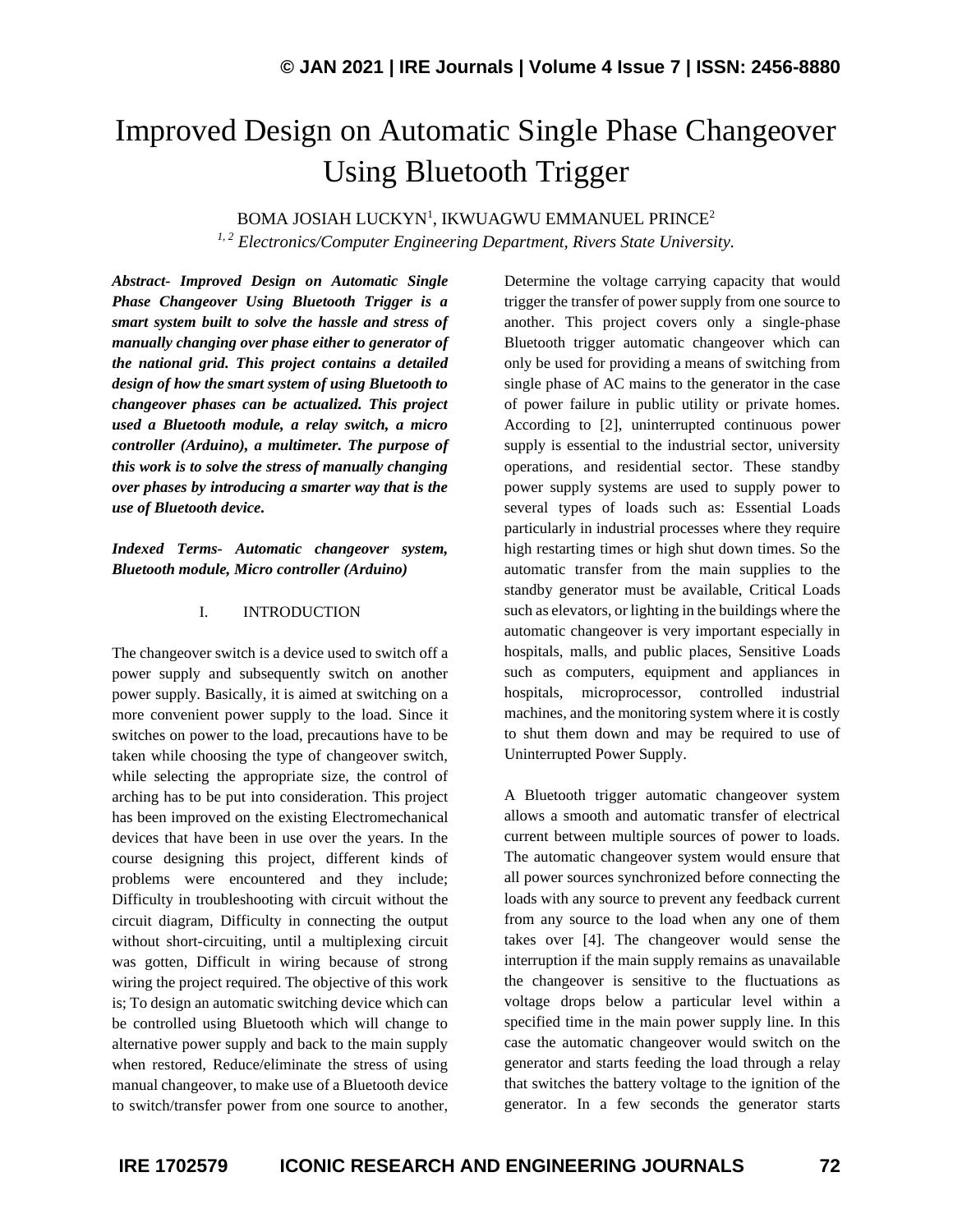## **© JAN 2021 | IRE Journals | Volume 4 Issue 7 | ISSN: 2456-8880**

producing full power. During this time, the relays would disconnect the load from the other power supplies simultaneously and connect it to the generator. The changeover senses the main power supply continuously. If it is restored, the changeover would return back the connection between the load and the main supply because of its priority. Then, the generator would shut down after a few seconds.

The automatic changeover switches with a Bluetooth module that is being designed would be a complete system with various subsystems and components arranged and linked to function primarily as a means of manipulating the supply of electrical power to any desired load using a Bluetooth device.

## II. MATERIALS AND METHODS

The methodology of this work involves the design, development and incorporation of an Automatic Changeover Switch. The incorporation of the Automatic Changeover Switch involves the use of automatic switching between the phases of the mains supply and automatic switching between the generator/backup power supply. Industrial and commercial processes are dependent on electric power supply. Electricity supply instability in developing countries creates a need for alternative sources of power (to back up the utility supply) and the automation of electrical power generation [1]. The limitations of this approach are more or less the same thing with automatic changeover system with electromechanical relays [6]. Recently, electromechanical relays (EMRs) have been used with another component to implement automatic changeover [5].

## III. RESULTS AND DISCUSSION

In this section of the work, the various objectives were actualized. A workable system was designed in which a changeover system can be triggered ON/OFF using Bluetooth and can also be switched over to the generator using Bluetooth. Also, the stress of manually changing over switches was eliminated because a smart system has been used instead of the manual process. The Bluetooth application was used to send commands to enable the relay switch the phases. The voltage carrying capacity that would trigger s the

changeover was determined. The design of an automatic changeover using Bluetooth trigger lets the user control or switch ON/OFF his changeover device using his android smartphone. In the smartphone application, the user can select actions on what should happen with electrical/electronic devices in the network.

Mobile phone is a revolutionary invention of the century. It was designed to make and receive calls and text messages, but it has become more relevant after the smartphone was introduced. In this project I'm designing an automation system where one can switch his changeover using the Bluetooth based smartphone by sending command via Bluetooth from a preprogrammed application.

Below is a diagram showing a connected Bluetooth with the Arduino module;



Figure 1: Bluetooth with the Arduino module

This diagram shows the connection of the Bluetooth module with the Arduino micro controller. The four steps taken to do this connection are;

| Arduino                   | Pins  |          | <b>Bluetooth</b> | Pins |
|---------------------------|-------|----------|------------------|------|
| <b>RX</b>                 | (Pin  | $\Omega$ |                  | TX.  |
| <b>TX</b>                 | (Pin) | $\Box$   |                  | RX.  |
| .5V                       |       |          |                  | VCC. |
| $GND \longrightarrow GND$ |       |          |                  |      |

This work does not cover Android app development.

- Pair your device with the HC 05/06 Bluetooth module:
- Turn ON the HC 05/06 Bluetooth module by powering the Arduino.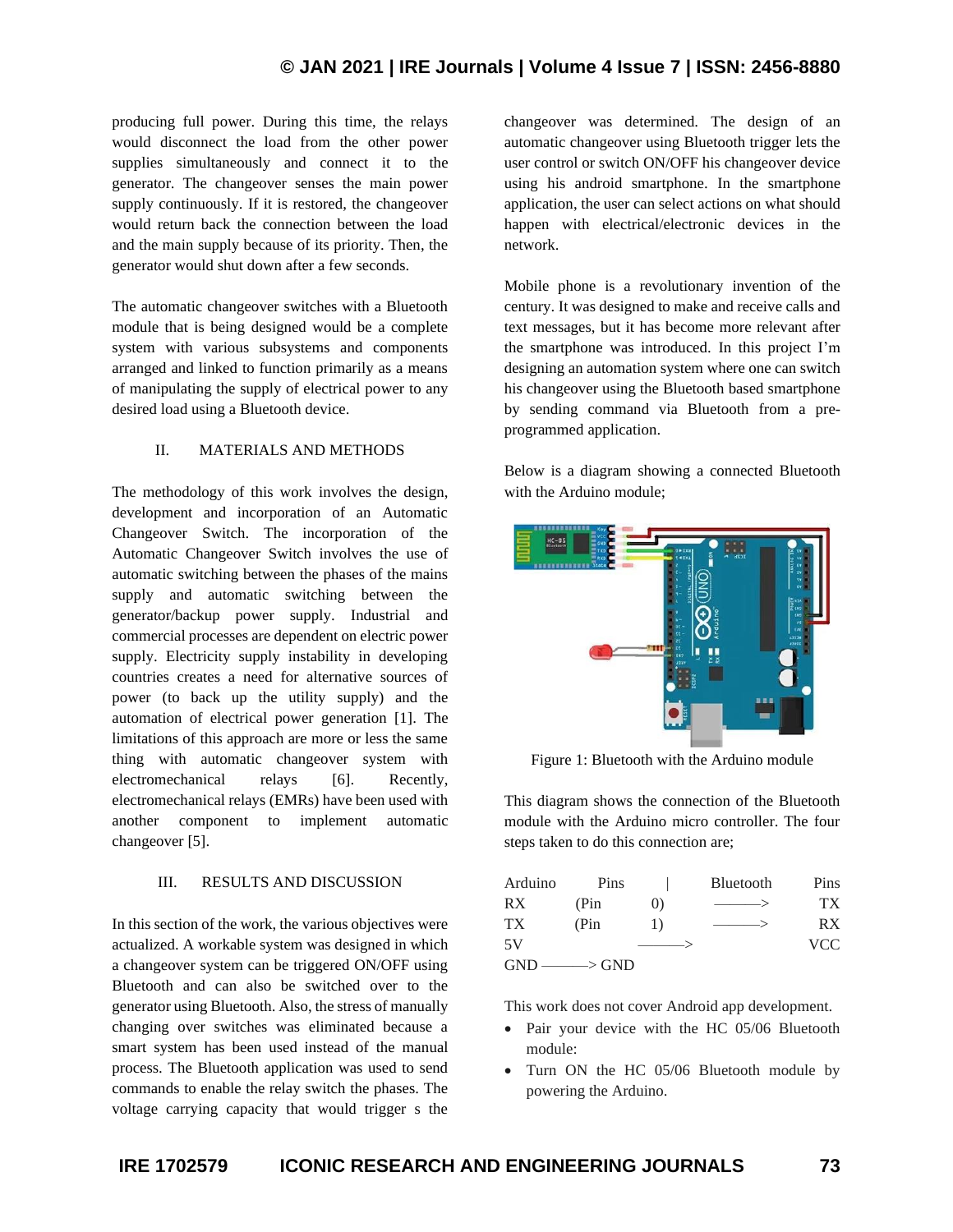- Scan your smartphone for available devices. 3. Pair your smartphone to the HC 05/06 by entering default password 1234 OR 0000.
- . Press "paired devices"
- Select your Bluetooth module from the list (HC-05/06
- Disconnect the button to disconnect the Bluetooth module



The figure 2: the connected device with the Bluetooth module.



The figure 3: comprehensive block diagram of the system.

This design contains a Bluetooth module connected to a decoder. This decoder then connects to the microcontroller which decodes the signal or commands being sent by the end user. The microcontroller then sends this signal to the electrochemical switching device (Relay). Now the relay being a switching device triggers the changeover to either generator or the national grid (Port Harcourt Electricity Distribution) PHED)).

Now for the microcontroller to work, a minimum off 5V is sent to the switching device which in turn triggers the relay to either changeover to either generator or the national grid (PHED). To switch OFF the device, the microcontroller passes a 0V or logic low to its digital pin.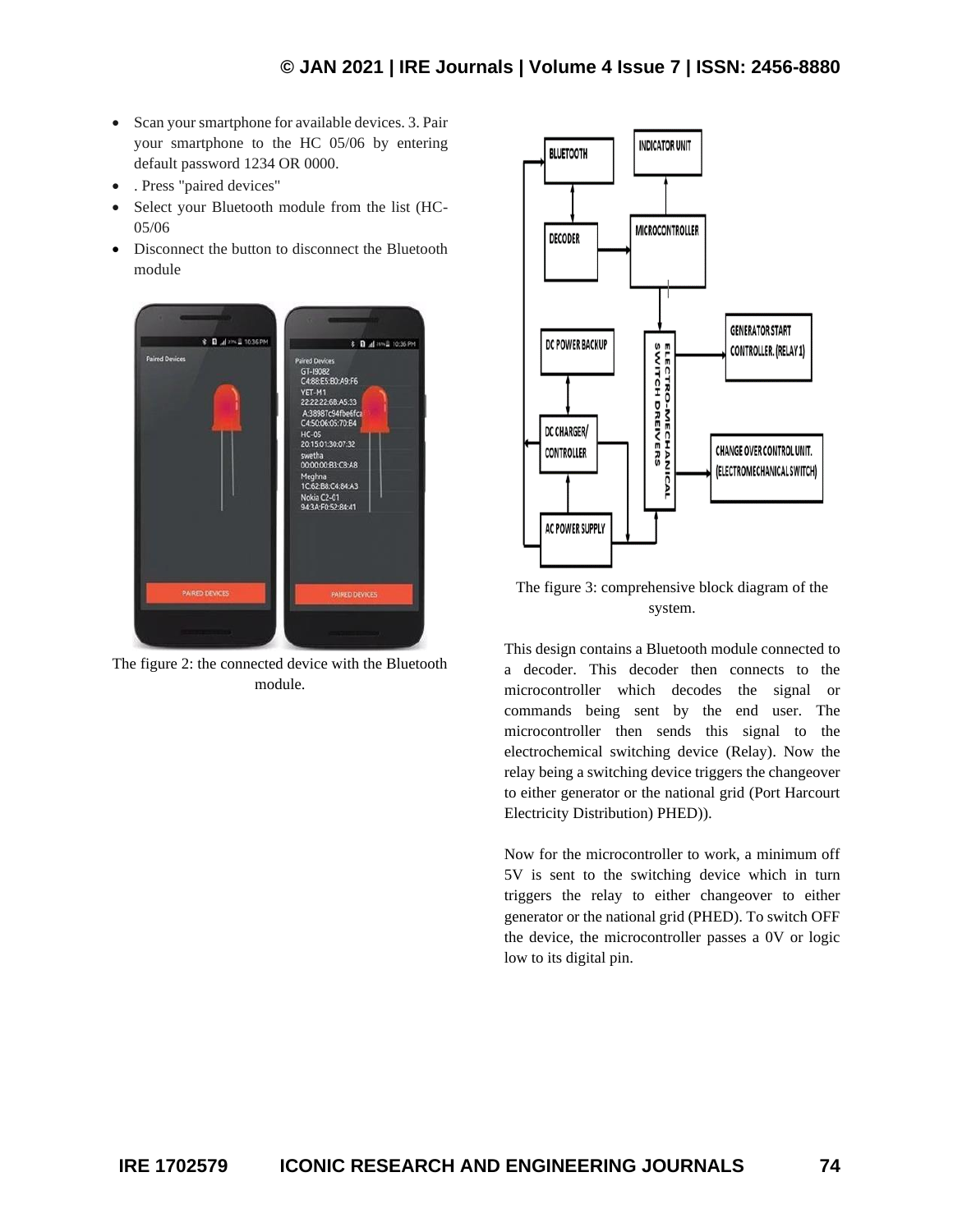## **© JAN 2021 | IRE Journals | Volume 4 Issue 7 | ISSN: 2456-8880**



The figure 4: the programmed application and a flow chart of how the system operates

The flow chart contains programmed language that the Bluetooth sends out to the microcontroller which in turn interprets the message and carries out the desired task which was sent from the user.

Here ATMEGA328p microcontroller is used. It is an 8 bits microcontroller and it requires supply voltage of 5V DC. We can use 9V DC battery or 12V, 1A adapter to provide the power supply.

Bluetooth module TX and RX pins are connected to the RXD and TXD pins of the controller. Vcc pin is connected to the 5V and GND pin is connected to ground.

• Connection Process

Step 1: Connecting Bluetooth

The Bluetooth module Tx is connected to arduino Rx (digital pin 0) and the module Rx to arduino Tx (digital pin 1) 5v and GND of the module is connected to the arduino's 5V and GND.

#### Step 2: Connecting Relay Driver

The relay driver chip consists of total 16 pins (8 pins both sides) where pin 1 to 7 are input from digital pins of Arduino and pin 10 to 16 are for the output to the relay switches. The pin 8 is connected to the ground and pin 9 to  $+12v$  supply. In this project, the digital pin 7 and 8 (pin 13 and 14 of Atmel328) is connected to the pin 1 and 2 of the relay driver.

## Step 3: Connecting Relay Switches

The relay used is SPDT. It has 5 pins on the underside. The pin 1 is connected to the pin 16 and 3 is connected to arduino GND. Pin 2 is the common contact in the relay to which you have to connect the power source (AC 230V), and 4 is the pin to which you have to connect the controller wire.

Controller communicates with Bluetooth module using serial communication (UART protocol) band rate 9600 to communicate with the Bluetooth. To change the Bluetooth name and password, the Bluetooth AT commands is used.

Below are few Bluetooth AT commands:

AT- Responds OK. (Used to test the Bluetooth module)

AT+RESET – Responds OK. (Used to reset the module)

AT+NAME? – Responds with the module name.

AT+NAME= <name> - Responds OK. Name should be less than or equal to 20 characters.

AT+PSWD? – Responds with the existing password.  $AT+PSWD? = password> - Sets

 module pairing$ password.

The changeover switches are connected through the relays. Here the relays are used to switch to either the generator or national grid or used to switch off the system depending on the need.

Step 4: Loading the Arduino Software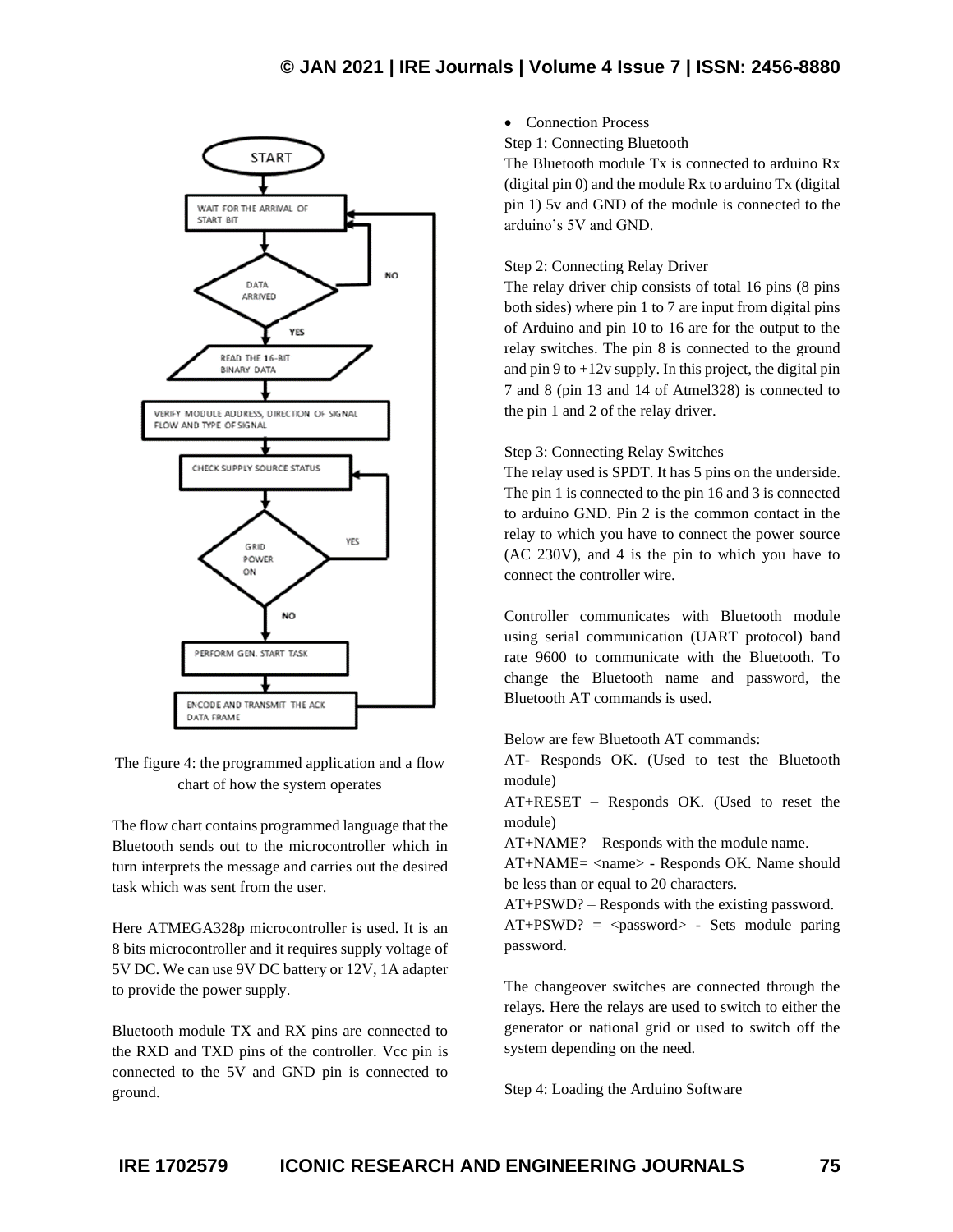• The Circuit Diagram:

Here, it checks the incoming Bluetooth signal via the Bluetooth module and the compares (ASCII values) using an "if" statement with previously defined values. If it matches the value, the relay is activated using digital write (pin, HIGH) command, which passes 5V to the arduino digital pin.

Step 5: Downloading the android application and setting up Bluetooth

There are several applications available in Google play store for home automation. Any of them can be installed and used. Once installed, it will have to be paired with the Bluetooth module. For this to occur the arduino and Bluetooth will have to be powered and then the Bluetooth on your smartphone will be turned ON to make it visible to other devices. After that, search for new devices in the Bluetooth, select the Bluetooth module from the list, and enter the pairing code when prompted usually 1234 or 0000.

After pairing with the system, go to the application and enter the name of the Bluetooth module and click "OK". After that the phone will get connected to your system and clicking the respective button, the appliance turns ON/OFF.



The figure 5: The circuit diagram of the system.



The figure 6: The breadboard design where the comprehensive complete components were connected.

## **CONCLUSION**

An automatic power changeover switch using Bluetooth trigger has been designed. The prototype of the automatic power changeover switch worked according to the specification and quite satisfactorily. The device is quite cheap, reliable and easy to operate.